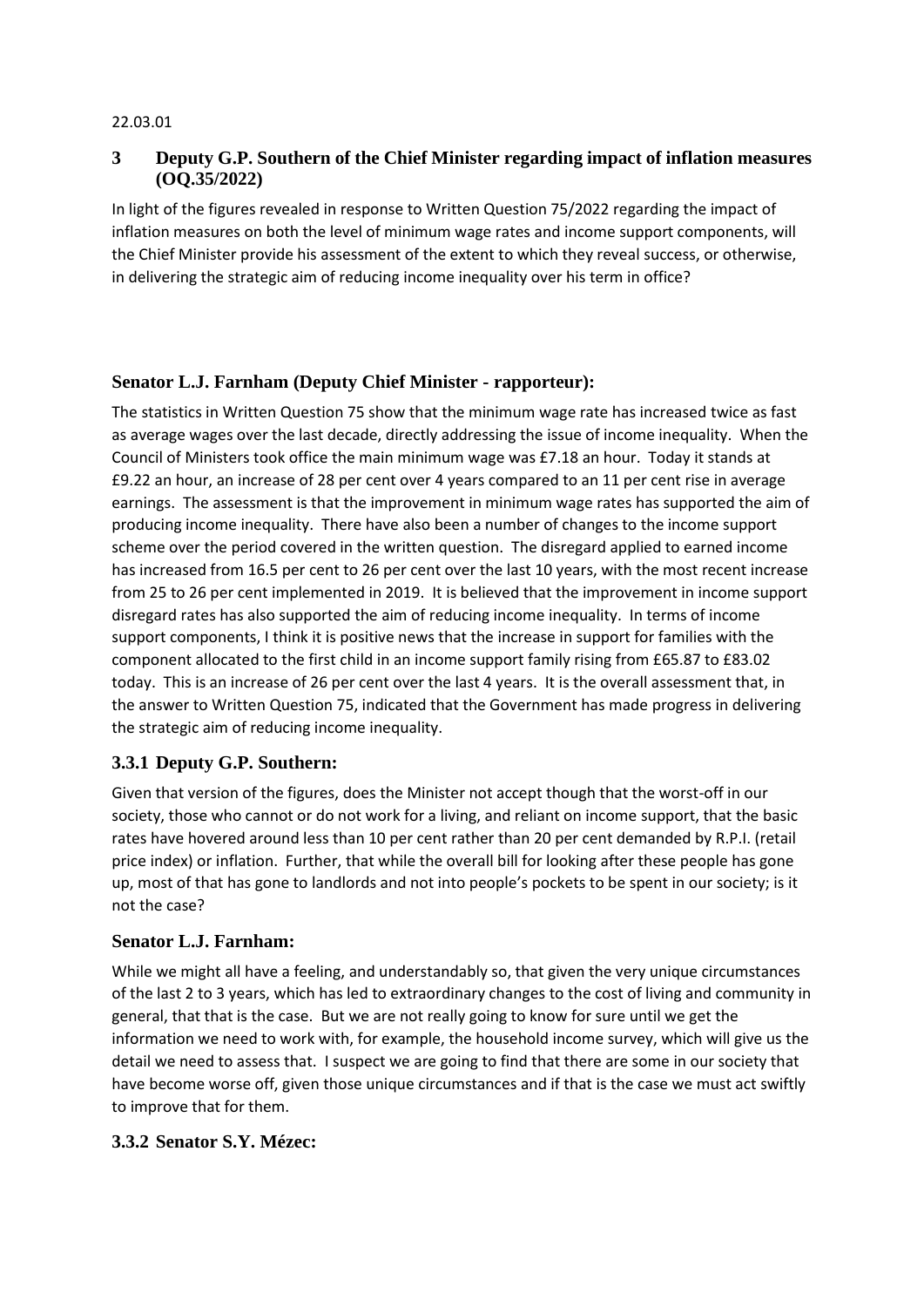The Minister has just given contradictory answers to both of those questions from Deputy Southern. In his first answer he said they believed they had reduced income inequality and in his second he said he fears that the household income survey will show that we have greater levels of poverty now. How does he think he can have it both ways?

# **Senator L.J. Farnham:**

I am sorry, I did not say that and I did not say I believe we have greater levels of poverty. I said the feeling is generally from those of us who know our community and look closely at what has been going on within that community, I suggested there could be some members of our community that have suffered because of this. But we do not know and we are not going to know until we get the detailed information that we need to make those assessments.

### [10:15]

But I stand by the original answer, which shows that we have made some inroads into this and we have made some progress there. It might not be the full answer, it might not be the solution that we are looking for to increase income inequality for all Islanders but we are certainly moving in the right direction.

# **3.3.3 Senator S.Y. Mézec:**

Do the figures show that though? Because we know that within the headline R.P.I. figure are different inflation rates for different aspects of cost of living and there are higher rates for some of those aspects that disproportionately affect those on lower incomes, such as the cost of housing where there has been rampant inflation in recent years. Does the Minister think that the increases in the minimum wage rates and the income support components, along with the increase in R.P.I. for those specific cost of living elements that disproportionately affect those on low incomes, will show that the poorest in our society are better off than they were 4 years ago?

### **Senator L.J. Farnham:**

Again it is difficult to tell. I suspect that some will be better off and some might not be; very difficult to tell and unless we break down the figures I gave earlier on, a high sort of level figure, if we wanted to go in and break down the figures into all the different sectors of R.P.I. we could do that and I am sure we would find some very interesting results. But we need the results of the housing income survey to finish that equation. I am sure every Member of the Government and this Assembly would fully support whatever the findings are of that if more help is needed to certain aspects of our community, then this Assembly should provide it as soon as possible. But in the meantime, again, I stand by the original answer. It might not be the solution for everyone but I believe we are making strong progress, more progress than previous Governments and previous Assemblies have made.

# **3.3.4 Deputy R.J. Ward:**

One of the key things is evidence for this and how does the Minister view the evidence of increasing use of food banks? How does this fit in with the current Government-funded propaganda campaign of how the Government has introduced income inequality but at the same time we have seen an increase in use of food banks? Can we please ask the Minister to square that round circle?

### **Senator L.J. Farnham:**

I think looking at the western world where food banks have become commonplace over the recent decades, and I think every town and every city and every country in the world has seen a significant